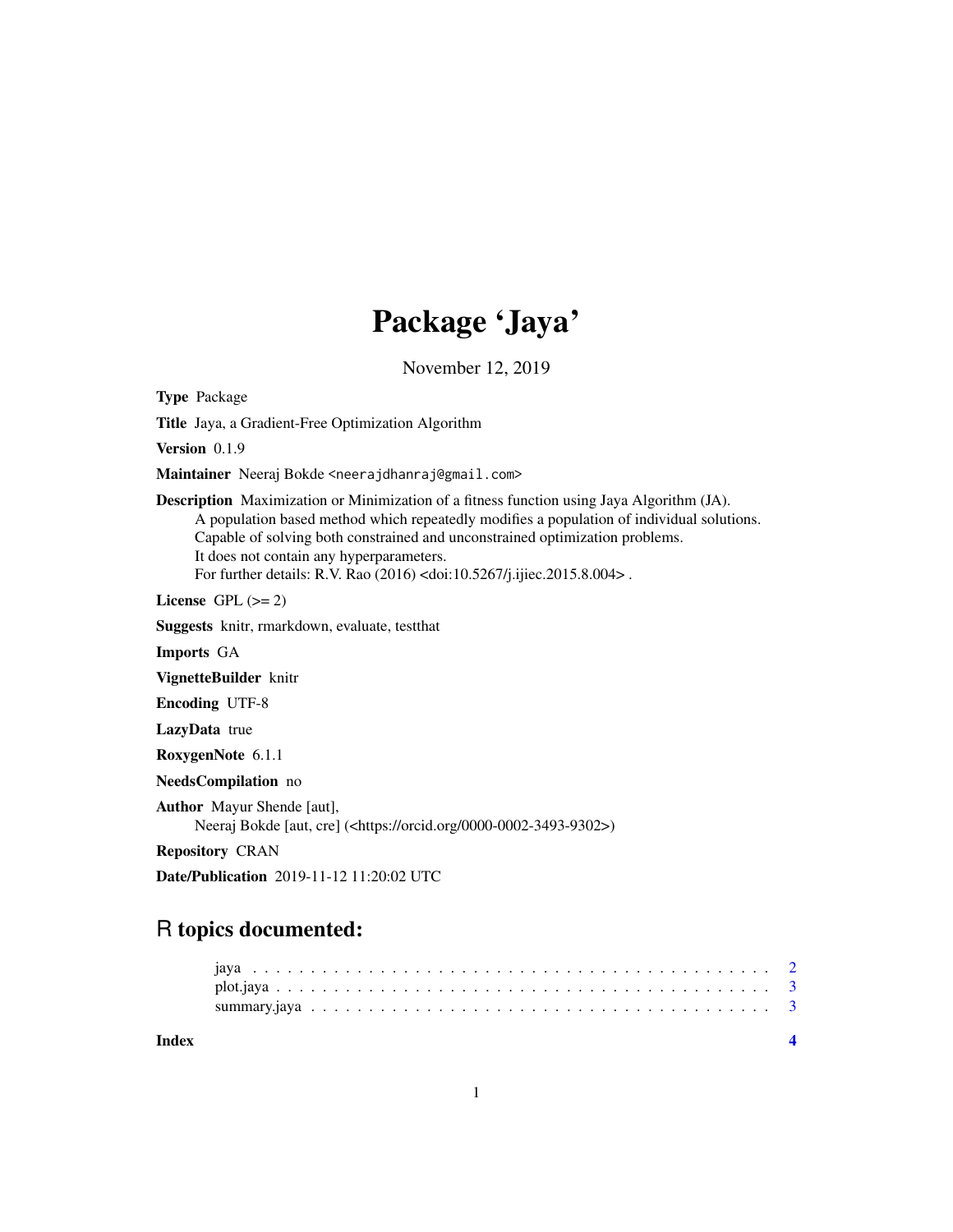<span id="page-1-0"></span>jaya *Jaya Algorithm, a gradient-free optimization algorithm. Maximization of a function using Jaya Algorithm (JA). A population based method which repeatedly modifies a population of individual solutions. Capable of solving both constrained and unconstrained optimization problems. Does not contain any hyperparameters.*

#### Description

Jaya Algorithm, a gradient-free optimization algorithm. Maximization of a function using Jaya Algorithm (JA). A population based method which repeatedly modifies a population of individual solutions. Capable of solving both constrained and unconstrained optimization problems. Does not contain any hyperparameters.

#### Usage

```
jaya(fun, lower, upper, popSize = 50, maxiter, n_var, seed = NULL,
 suggestions = data.frame(), opt = "minimize")
```
#### Arguments

| fun         | as a function to be optimized                                                |
|-------------|------------------------------------------------------------------------------|
| lower       | as a vector of lower bounds for the vaiables in the function                 |
| upper       | as a vector of upper bounds for the vaiables in the function                 |
| popSize     | as population size.                                                          |
| maxiter     | as number of iterations to run for finding optimum solution                  |
| $n$ _var    | as number of variables used in the function to optimize                      |
| seed        | as an integer vector containing the random number generator state            |
| suggestions | as a data frame of solutions string to be included in the initial population |
| opt         | as a string either "maximize" or "minimize" the function                     |

#### Examples

```
# Test Function to minimize
square \leftarrow function(x){return((x[1]^2)+(x[2]^2))}
jaya(fun = square, lower = c(-100,-100), upper = c(100,100), maxiter = 10, n_var = 2)
```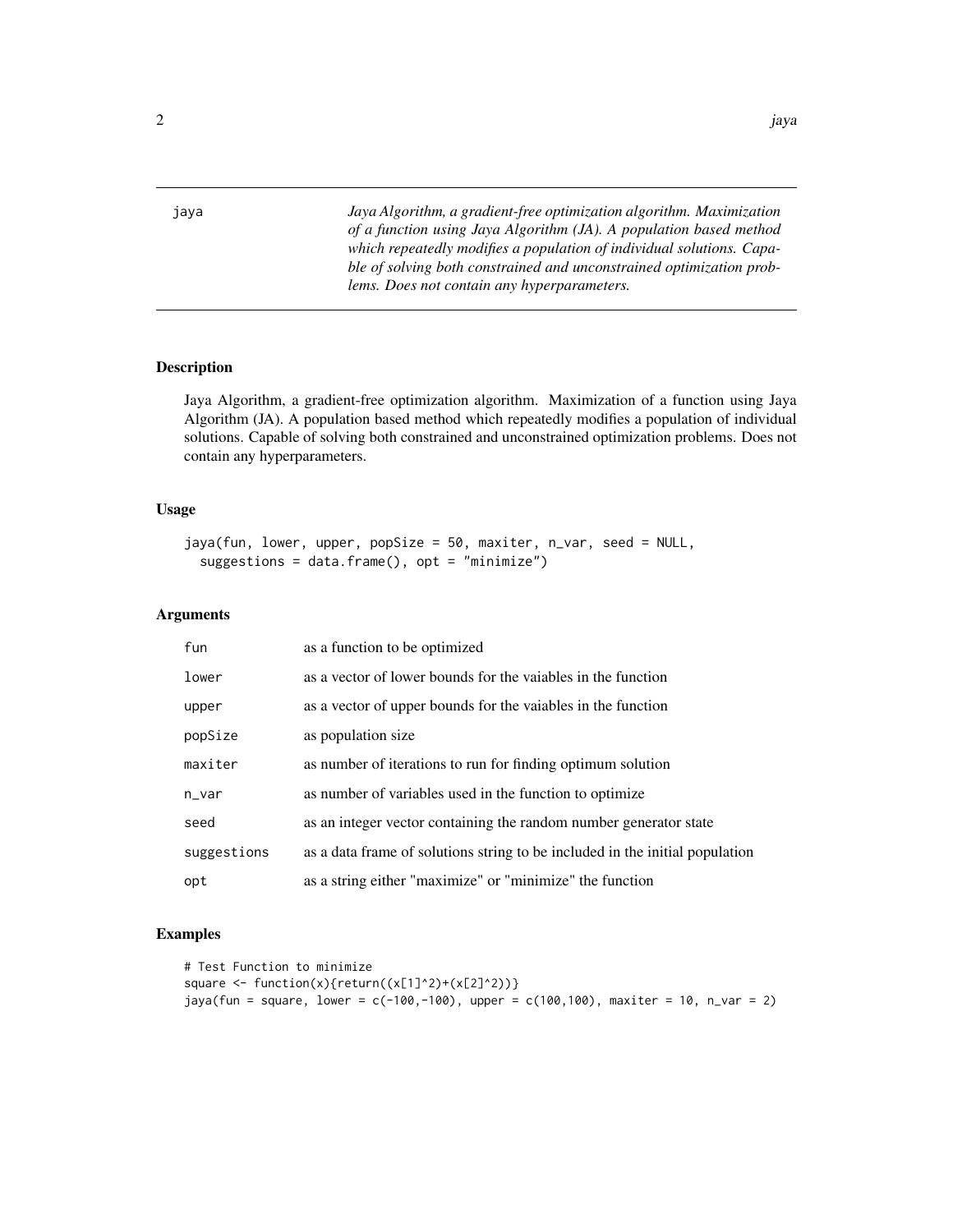<span id="page-2-0"></span>

#### Description

#' Function to plot the 'best value' VS 'no. of iterations'

#### Usage

```
## S3 method for class 'jaya'
plot(x, \ldots)
```
#### Arguments

|         | as an output object from 'jaya' function                  |
|---------|-----------------------------------------------------------|
| $\cdot$ | as Additional graphical parameters given to plot function |

#### Value

Returns plot showing 'best value' VS 'no. of iterations'

| summary.jaya | Function to summarize the Jaya function |
|--------------|-----------------------------------------|
|--------------|-----------------------------------------|

#### Description

Function to summarize the Jaya function

#### Usage

## S3 method for class 'jaya' summary(object, ...)

#### Arguments

| object   | as an output object from 'jaya' function    |
|----------|---------------------------------------------|
| $\cdots$ | Additional parameters given to the function |

#### Value

returns the summary of output object from 'jaya' function

#### Examples

```
# Test Function to minimize
square \leftarrow function(x){return((x[1]^2)+(x[2]^2))}
a \le jaya(fun = square, lower = c(-100,-100), upper = c(100,100), maxiter = 10, n_var = 2)
summary(a)
```